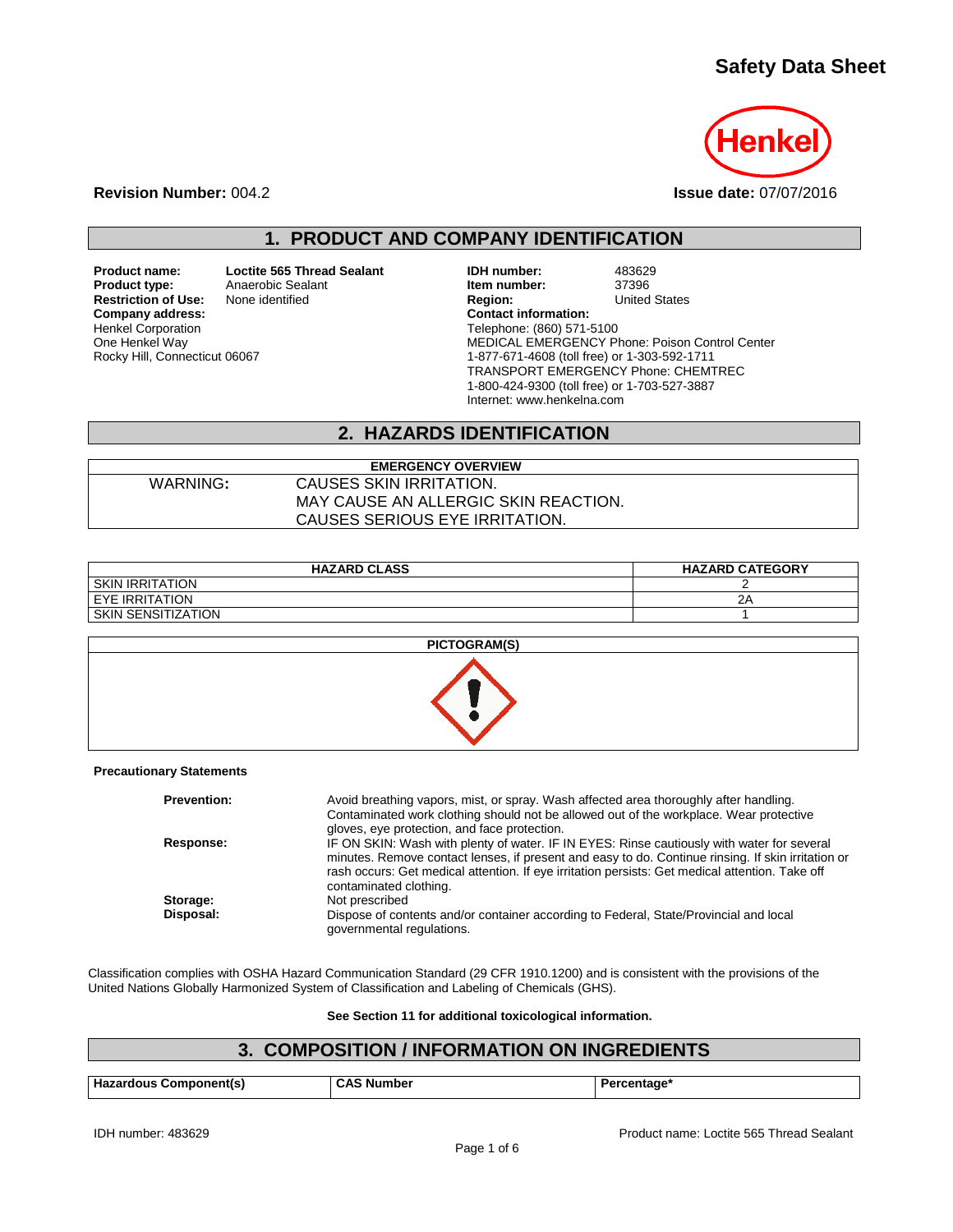| Polyglycol dimethacrylate         | Proprietary     | $30 - 60$ |
|-----------------------------------|-----------------|-----------|
| Ethene, tetrafluoro-, homopolymer | $9002 - 84 - 0$ | $1 - 5$   |
| Titanium dioxide                  | 13463-67-7      | 1 - 5     |
| Treated fumed silica              | 67762-90-7      | $1 - 5$   |
| Saccharin                         | $81 - 07 - 2$   | $1 - 5$   |
| Cumene hydroperoxide              | 80-15-9         | $1 - 5$   |
| Ethylene glycol                   | $107 - 21 - 1$  | $0.1 - ?$ |
| Cumene                            | $98 - 82 - 8$   | $0.1 - 1$ |

\* Exact percentage is a trade secret. Concentration range is provided to assist users in providing appropriate protections.

|                                    | <b>4. FIRST AID MEASURES</b>                                                                                                                                                |  |  |  |
|------------------------------------|-----------------------------------------------------------------------------------------------------------------------------------------------------------------------------|--|--|--|
| Inhalation:                        | Move to fresh air. If breathing is difficult, give oxygen. If not breathing, give<br>artificial respiration. Get medical attention.                                         |  |  |  |
| Skin contact:                      | Remove contaminated clothing and footwear. Wash clothing before reuse.<br>Immediately flush skin with plenty of water (using soap, if available). Get<br>medical attention. |  |  |  |
| Eye contact:                       | Get medical attention. Rinse immediately with plenty of water, also under the<br>eyelids, for at least 15 minutes.                                                          |  |  |  |
| Ingestion:                         | Never give anything by mouth to an unconscious person. Do not induce<br>vomiting. Get medical attention.                                                                    |  |  |  |
| Symptoms:                          | See Section 11.                                                                                                                                                             |  |  |  |
| <b>5. FIRE FIGHTING MEASURES</b>   |                                                                                                                                                                             |  |  |  |
| <b>Extinguishing media:</b>        | Water spray (fog), foam, dry chemical or carbon dioxide.                                                                                                                    |  |  |  |
| Special firefighting procedures:   | Wear self-contained breathing apparatus and full protective clothing, such as<br>turn-out gear. In case of fire, keep containers cool with water spray.                     |  |  |  |
| Unusual fire or explosion hazards: | Uncontrolled polymerization may occur at high temperatures resulting in<br>explosions or rupture of storage containers.                                                     |  |  |  |

Hazardous combustion products: **Oxides of carbon. Oxides of sulfur.** Oxides of nitrogen. Toxic fluorine compounds. Irritating organic vapours.

### **6. ACCIDENTAL RELEASE MEASURES**

**Use personal protection recommended in Section 8, isolate the hazard area and deny entry to unnecessary and unprotected personnel.**

| <b>Environmental precautions:</b> | Do not allow product to enter sewer or waterways.                                                                                                                                                                                                                                                                                                                                                                                                                            |  |
|-----------------------------------|------------------------------------------------------------------------------------------------------------------------------------------------------------------------------------------------------------------------------------------------------------------------------------------------------------------------------------------------------------------------------------------------------------------------------------------------------------------------------|--|
| Clean-up methods:                 | Remove all sources of ignition. Evacuate and ventilate spill area; dike spill to<br>prevent entry into water system; wear full protective equipment during clean-<br>up. Soak up with inert absorbent material (e.g. sand, silica gel, acid binder,<br>universal binder, sawdust). Scrape up as much material as possible. Store in a<br>partly filled, closed container until disposal. Refer to Section 8 "Exposure"<br>Controls / Personal Protection" prior to clean up. |  |
|                                   |                                                                                                                                                                                                                                                                                                                                                                                                                                                                              |  |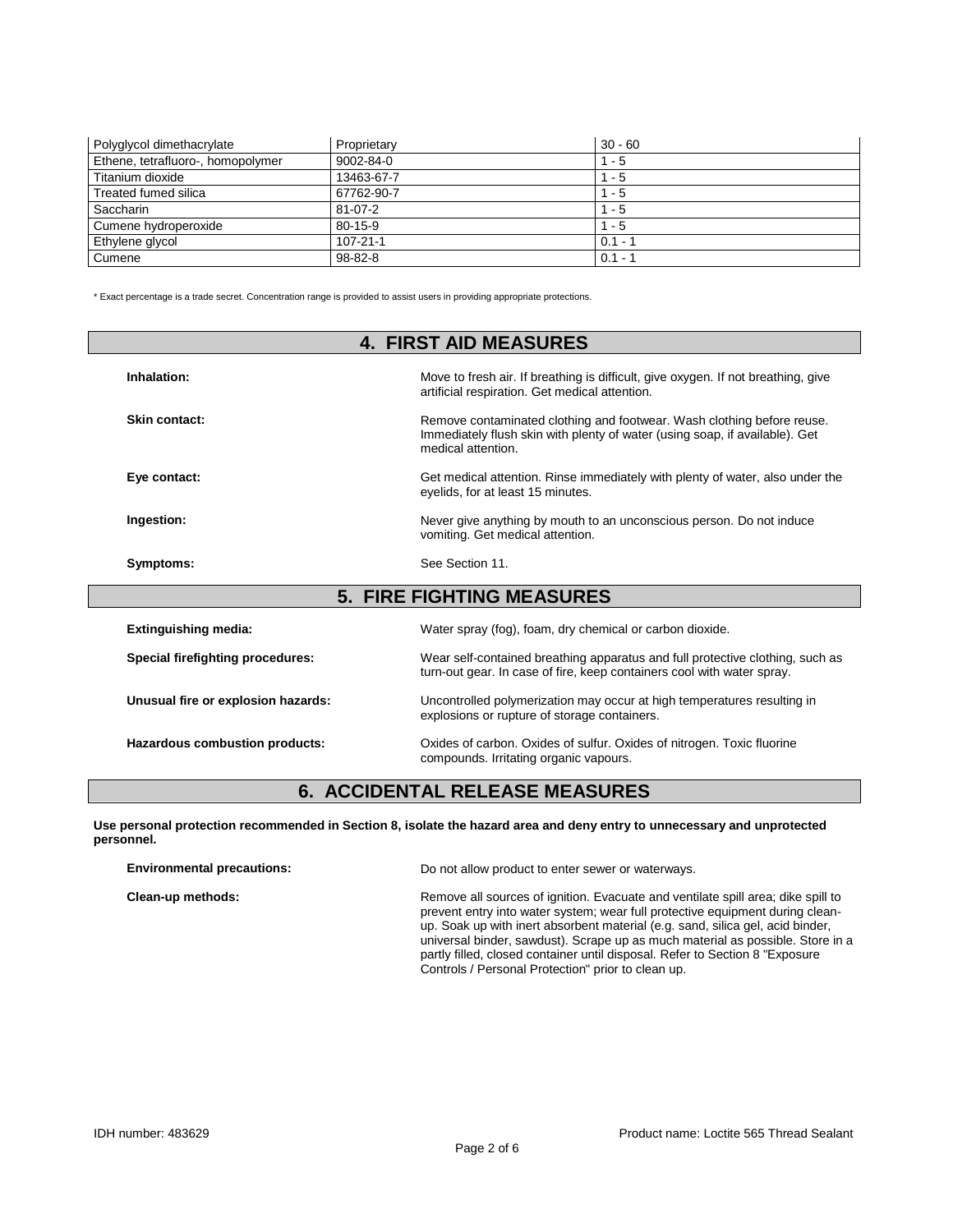### **7. HANDLING AND STORAGE**

**Handling:** Keep container closed. Use only with adequate ventilation. Prevent contact with eyes, skin and clothing. Do not breathe vapor and mist. Wash thoroughly after handling. Refer to Section 8.

**Storage:** For safe storage, store at or below 38 °C (100.4 °F) Keep in a cool, well ventilated area away from heat, sparks and open flame. Keep container tightly closed until ready for use.

### **8. EXPOSURE CONTROLS / PERSONAL PROTECTION**

**Employers should complete an assessment of all workplaces to determine the need for, and selection of, proper exposure controls and protective equipment for each task performed.**

| Hazardous Component(s)            | <b>ACGIH TLV</b>                                                       | <b>OSHA PEL</b>                                                    | <b>AIHA WEEL</b>                           | <b>OTHER</b>                                                       |
|-----------------------------------|------------------------------------------------------------------------|--------------------------------------------------------------------|--------------------------------------------|--------------------------------------------------------------------|
| Polyglycol dimethacrylate         | None                                                                   | None                                                               | None                                       | None                                                               |
| Ethene, tetrafluoro-, homopolymer | None                                                                   | None                                                               | None                                       | 10 mg/m3 TWA Total<br>dust.<br>5 mg/m3 TWA<br>Respirable fraction. |
| Titanium dioxide                  | 10 mg/m3 TWA                                                           | 15 mg/m3 PEL Total<br>dust.                                        | None                                       | None                                                               |
| Treated fumed silica              | 10 mg/m3 TWA<br>Inhalable dust.<br>3 mg/m3 TWA<br>Respirable fraction. | 15 mg/m3 TWA Total<br>dust.<br>5 mg/m3 TWA<br>Respirable fraction. | None                                       | None                                                               |
| Saccharin                         | None                                                                   | None                                                               | None                                       | None                                                               |
| Cumene hydroperoxide              | None                                                                   | None                                                               | 1 ppm $(6 \text{ mg/m3})$<br>TWA<br>(SKIN) | None                                                               |
| Ethylene glycol                   | 100 mg/m3 Ceiling<br>Aerosol.                                          | None                                                               | None                                       | None                                                               |
| Cumene                            | 50 ppm TWA                                                             | 50 ppm (245 mg/m3)<br><b>PEL</b><br>(SKIN)                         | None                                       | None                                                               |

**Engineering controls:** Provide adequate local exhaust ventilation to maintain worker exposure below exposure limits.

**Respiratory protection:** Use NIOSH approved respirator if there is potential to exceed exposure limit(s).

**Eye/face protection:** Safety goggles or safety glasses with side shields. Full face protection should be used if the potential for splashing or spraying of product exists. Safety showers and eye wash stations should be available.

**Skin protection:** The Use chemical resistant, impermeable clothing including gloves and either an apron or body suit to prevent skin contact. Neoprene, Butyl-rubber, or nitrilerubber gloves.

### **9. PHYSICAL AND CHEMICAL PROPERTIES**

**Physical state:** Liquid, Paste<br> **Color:** Color: White **Color:** White **Odor:** Mild **Odor threshold:** Not available.<br> **pH:** Not applicable **pH:**<br> **Vapor pressure:**<br>
Vapor pressure:<br>  $\angle$  5 mm hq (27 **Melting point/ range: Specific gravity:** 1.1

Not applicable **Vapor pressure:**  $\leftarrow$  5 mm hg (27 °C (80.6 °F))<br> **Boiling point/range:**  $\leftarrow$  5 149 °C (> 300.2 °F) **boiling Point- Boiling point**<br>Not available.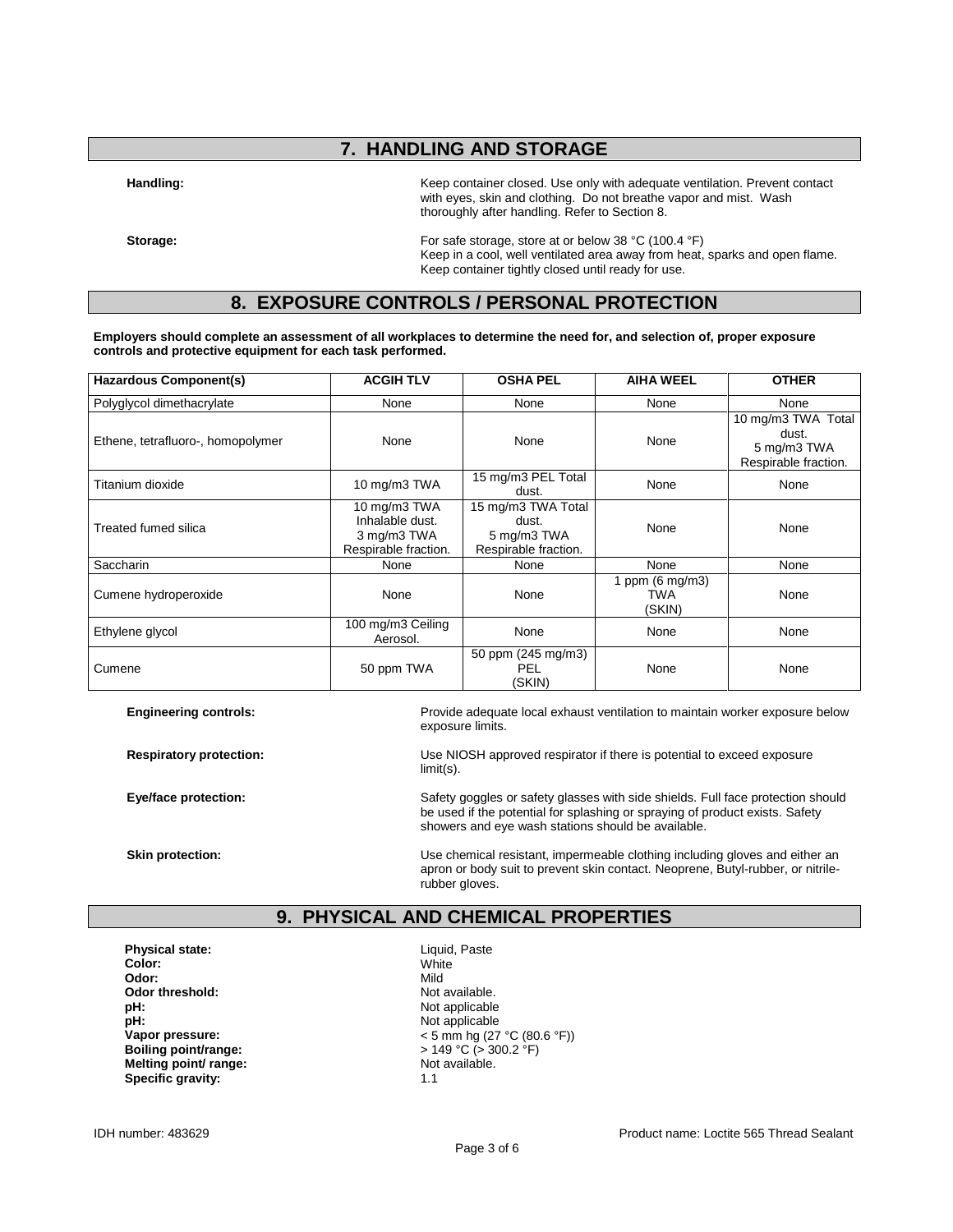| Vapor density:                           | Not available.                                                    |
|------------------------------------------|-------------------------------------------------------------------|
| Flash point:                             | $> 93$ °C ( $> 199.4$ °F)                                         |
| Flammable/Explosive limits - lower:      | Not available.                                                    |
| Flammable/Explosive limits - upper:      | Not available.                                                    |
| <b>Autoignition temperature:</b>         | Not available.                                                    |
| <b>Flammability:</b>                     | Not applicable                                                    |
| <b>Evaporation rate:</b>                 | Not available.                                                    |
| Solubility in water:                     | Slight                                                            |
| Partition coefficient (n-octanol/water): | Not available.                                                    |
| <b>VOC content:</b>                      | 0.11 %; 1.06 g/l Method 40 CFR Part 63 Appendix A to Subpart PPPP |
| Viscosity:                               | Not available.                                                    |
| Decomposition temperature:               | Not available.                                                    |

# **10. STABILITY AND REACTIVITY**

| Stability:                                  | Stable under normal conditions of storage and use.                                                                              |  |
|---------------------------------------------|---------------------------------------------------------------------------------------------------------------------------------|--|
| Hazardous reactions:                        | None under normal processing. Polymerization may occur at elevated temperature or in the<br>presence of incompatible materials. |  |
| <b>Hazardous decomposition</b><br>products: | Oxides of carbon. Toxic fluorine compounds. Oxides of nitrogen. Oxides of sulfur. Irritating<br>organic vapours.                |  |
| Incompatible materials:                     | Strong oxidizing agents.                                                                                                        |  |
| <b>Reactivity:</b>                          | Not available.                                                                                                                  |  |
| Conditions to avoid:                        | Elevated temperatures. Heat, flames, sparks and other sources of ignition. Store away from<br>incompatible materials.           |  |

# **11. TOXICOLOGICAL INFORMATION**

**Relevant routes of exposure:** Skin, Inhalation, Eyes, Ingestion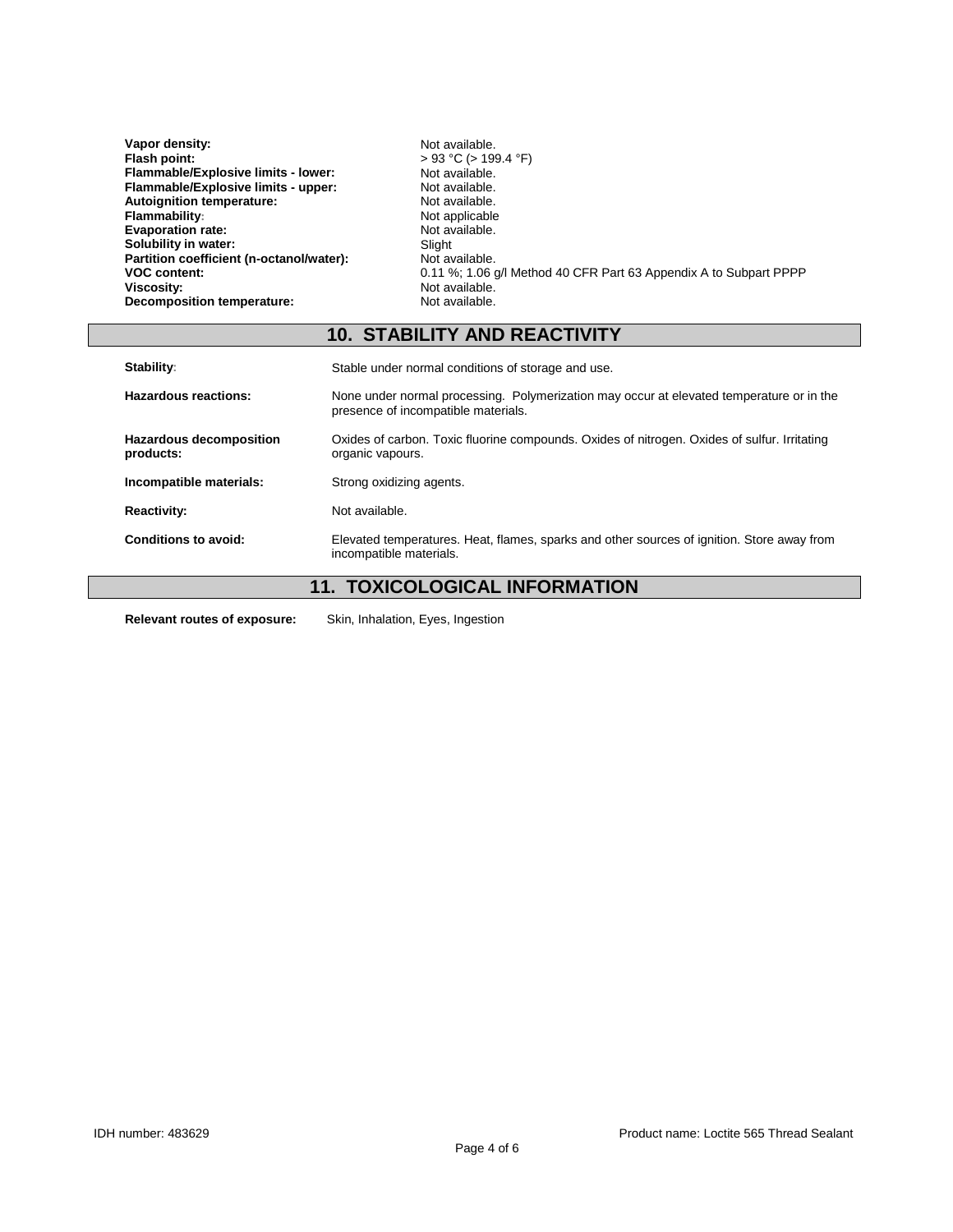#### **Potential Health Effects/Symptoms**

| Inhalation of vapors or mists of the product may be irritating to the respiratory system. |
|-------------------------------------------------------------------------------------------|
| Causes skin irritation. May cause allergic skin reaction.                                 |
| Causes serious eye irritation.                                                            |
| May cause gastrointestinal tract irritation if swallowed.                                 |
|                                                                                           |

| <b>Hazardous Component(s)</b>     | <b>LD50s and LC50s</b>                                                                                       | Immediate and Delayed Health Effects                                                                      |
|-----------------------------------|--------------------------------------------------------------------------------------------------------------|-----------------------------------------------------------------------------------------------------------|
| Polyglycol dimethacrylate         | None                                                                                                         | Allergen, Irritant                                                                                        |
| Ethene, tetrafluoro-, homopolymer | None                                                                                                         | No Target Organs                                                                                          |
| Titanium dioxide                  | None                                                                                                         | Irritant, Respiratory, Some evidence of<br>carcinogenicity                                                |
| Treated fumed silica              | None                                                                                                         | Irritant                                                                                                  |
| Saccharin                         | Oral LD50 (Mouse) = $17$ g/kg                                                                                | No Target Organs                                                                                          |
| Cumene hydroperoxide              | Inhalation LC50 (Mouse, $4 h$ ) = 200 mg/l                                                                   | Allergen, Central nervous system, Corrosive,<br>Irritant, Mutagen                                         |
| Ethylene glycol                   | Oral LD50 (Rat) = $5.89$ g/kg<br>Oral LD50 (Mouse) = $14.6$ g/kg<br>Dermal LD50 (Rabbit) = $9,530$ mg/kg     | Blood, Bone Marrow, Central nervous<br>system, Developmental, Eyes, Irritant,<br>Kidney, Liver, Metabolic |
| Cumene                            | Oral LD50 (Rat) = $2.91$ g/kg<br>Oral LD50 (Rat) = $1,400$ mg/kg<br>Inhalation LC50 (Rat, $4 h$ ) = 8000 ppm | Central nervous system, Irritant, Lung                                                                    |

| <b>Hazardous Component(s)</b>     | <b>NTP Carcinogen</b>                               | <b>IARC Carcinogen</b> | <b>OSHA Carcinogen</b><br>(Specifically Regulated) |
|-----------------------------------|-----------------------------------------------------|------------------------|----------------------------------------------------|
| Polyglycol dimethacrylate         | No                                                  | No                     | No                                                 |
| Ethene, tetrafluoro-, homopolymer | No                                                  | No                     | No                                                 |
| Titanium dioxide                  | No                                                  | Group 2B               | No                                                 |
| Treated fumed silica              | No                                                  | No                     | No                                                 |
| <b>Saccharin</b>                  | No                                                  | No                     | No                                                 |
| Cumene hydroperoxide              | No                                                  | No                     | No                                                 |
| Ethylene glycol                   | No.                                                 | No                     | No                                                 |
| Cumene                            | Reasonably Anticipated to be<br>a Human Carcinogen. | Group 2B               | No                                                 |

### **12. ECOLOGICAL INFORMATION**

**Ecological information:** Not available.

### **13. DISPOSAL CONSIDERATIONS**

**Information provided is for unused product only.**

**Recommended method of disposal:** Follow all local, state, federal and provincial regulations for disposal.

Hazardous waste number: Not a RCRA hazardous waste.

### **14. TRANSPORT INFORMATION**

**The transport information provided in this section only applies to the material/formulation itself, and is not specific to any package/configuration.**

**U.S. Department of Transportation Ground (49 CFR)**

| Proper shipping name:       | RQ, Environmentally hazardous substance, liquid, n.o.s. |
|-----------------------------|---------------------------------------------------------|
| Hazard class or division:   | 9                                                       |
| Identification number:      | UN 3082                                                 |
| Packing group:              | Ш                                                       |
| DOT Hazardous Substance(s): | alpha, alpha-Dimethylbenzylhydroperoxide                |
|                             |                                                         |